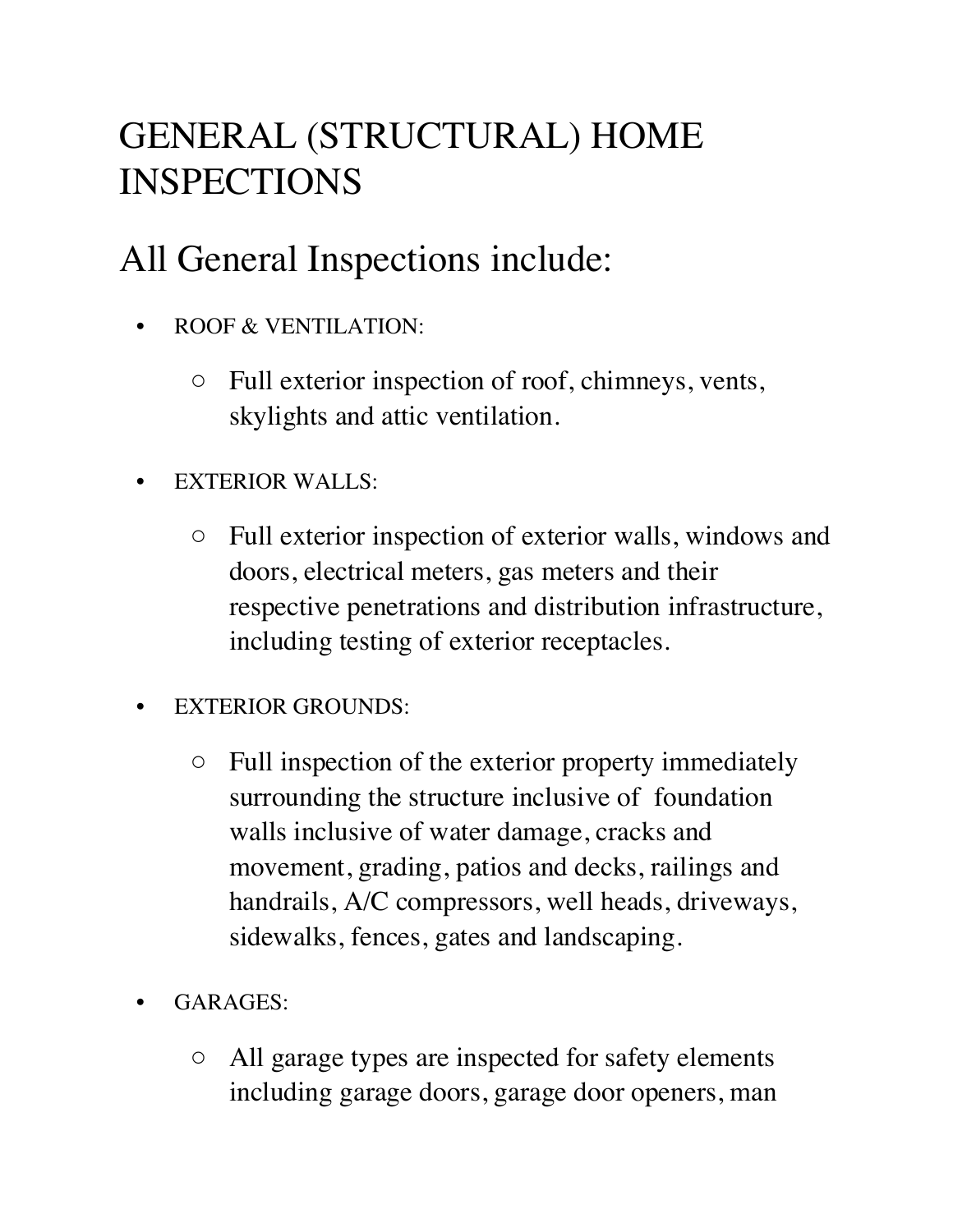doors, proper electrical protections such as GFCI's, framing of walls and ascetics of finishes including but not limited to floors, ceilings and walls within the area.

- ATTIC:
	- Full attic inspection for evidence of roof leaks, proper ventilation, proper insulation, mold growth and roof framing. Any existing attic electrical and duct systems are inspected if present.
- MASTER, FULL and HALF BATHROOMS:
	- All bathrooms are inspected for leaks, proper electrical protections such as GFCI's, flow of tubs, showers, sinks and toilets, proper ventilation, necessary caulking, and ascetics of finishes including but not limited to floors, ceilings and walls within the area.
- LAUNDRY:
	- Laundry area includes operation of existing appliances, proper connections, drain lines, exhaust ducts and ascetics of finishes including but not limited to floors, ceilings and walls within the area.
- KITCHEN:
	- Kitchens are inspected for proper operation of all existing appliances, cabinetry and counter top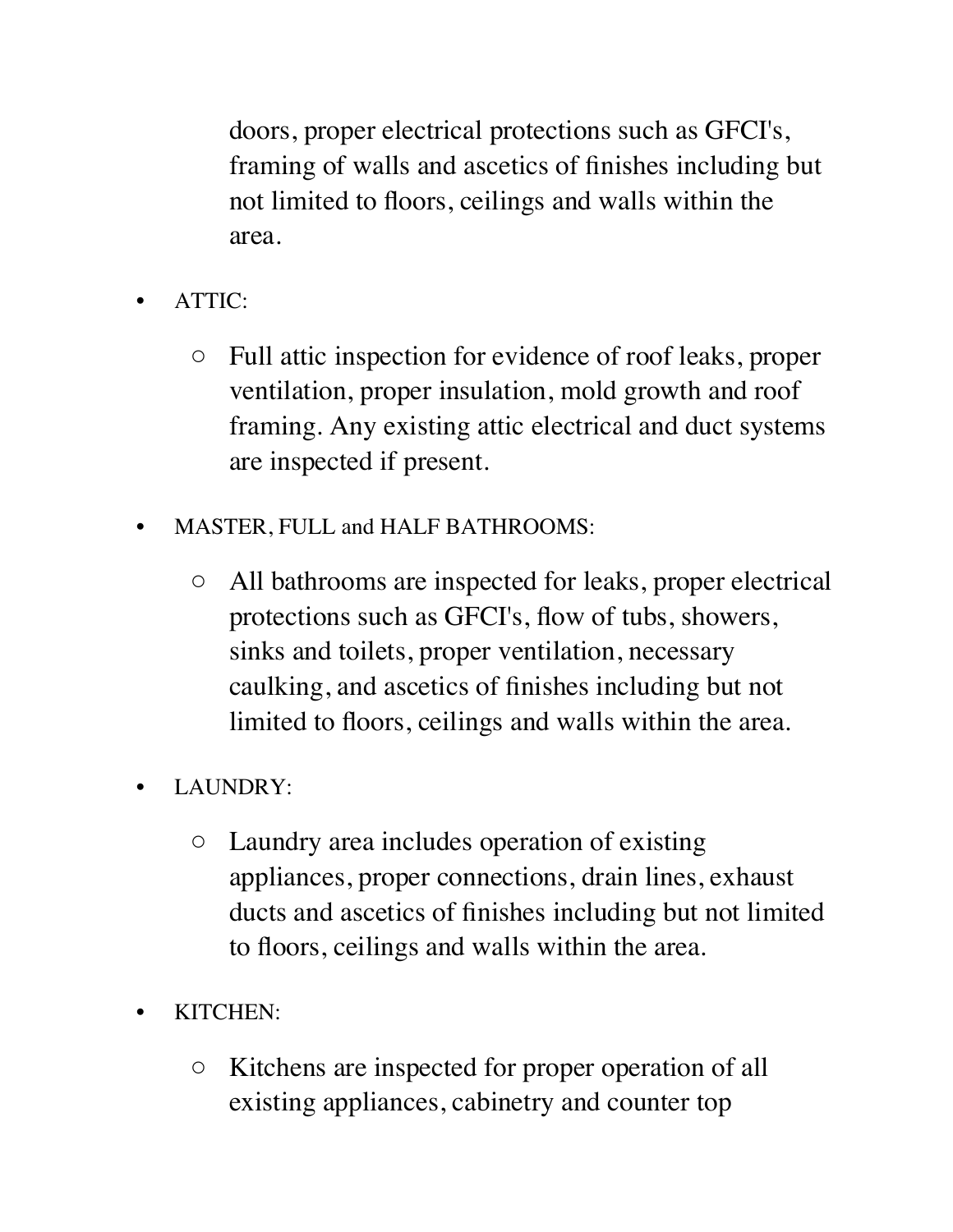condition, proper electrical protections such as GFCI's, flow of sinks and operation of garbage disposals, proper ventilation, necessary caulking, and ascetics of finishes including but not limited to floors, ceilings and walls within the area.

- FIREPLACES:
	- All fireplaces include a level 1 inspection of firebox interior, damper operation and interior chimney condition.
- GENERAL INTERIOR:
	- Full interior inspection for proper operation of doors, windows, skylights, receptacle safety, proper installation of smoke detectors and CO detectors, stairs, handrails and ascetics of finishes including but not limited to floors, ceilings and walls within the general interior.
- ELECTRICAL PANEL:
	- The electrical panel cover is removed and the panel is inspected for proper electrical practices, service conductor materials, branch wiring materials, presence of double tapped breakers, unsafe breakers, proper grounding and service size.
- DOMESTIC WATER HEATER: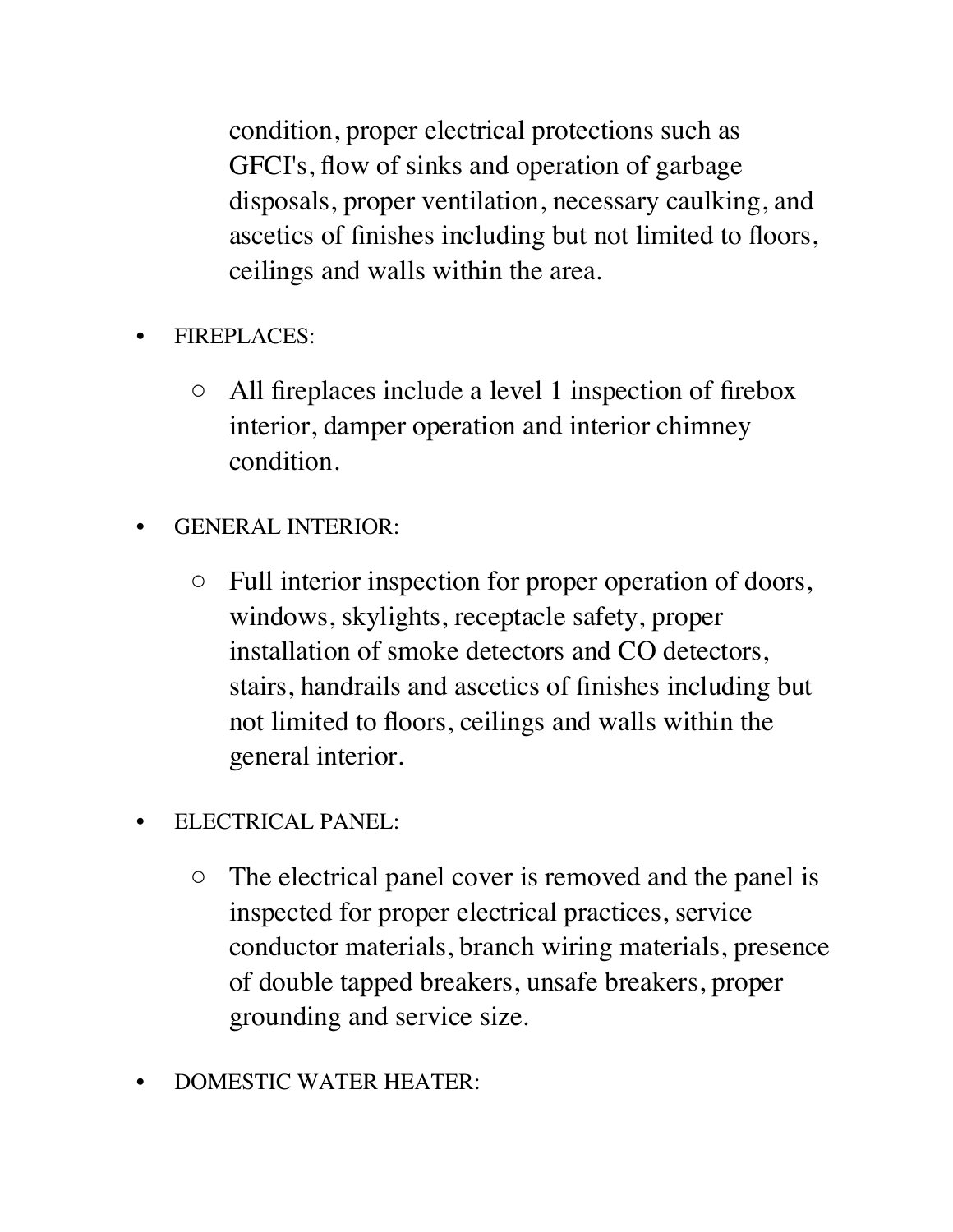- All water heaters are inspected for proper operation, energy source, capacity, and presence of safety features.
- PLUMBING SYSTEMS:
	- The plumbing system type is identified and inspected for proper operation including pipe, distribution and infrastructure type, location of shutoffs and service entry, drops in pressure, presence of vent pipe, waste traps, cleanouts and proper well operation.
- HEATING SYSTEM:
	- The heating system is inspected for presence of safety elements, proper operation, distribution systems including vents, returns, supplies and ducts, presence of oil tanks, fuel type, proper exhaust and combustion air.
- AIR CONDITIONER:
	- The air conditioning type and energy source is identified and all elements are inspected.
- BASEMENT:
	- Full inspection of the basement area including ventilation, foundation walls inclusive of water damage, cracks and movement, leaks, electrical, HVAC and plumbing distribution and infrastructure,